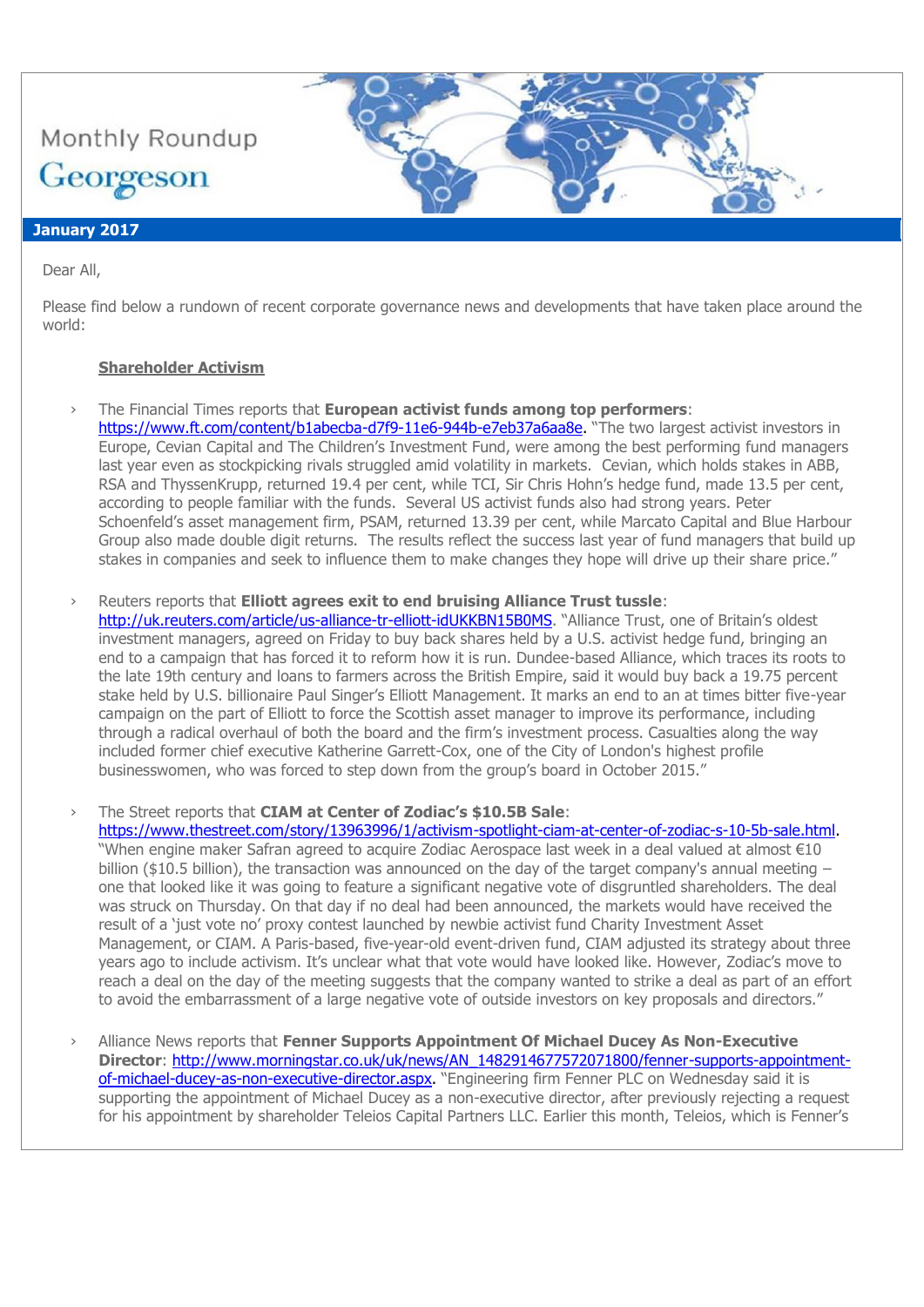sixth largest shareholder with a 3.9% stake, requisitioned a resolution at Fenner's forthcoming annual general meeting on January 11 asking shareholders to approve the appointment of Ducey as a non-executive director. Fenner responded saying it 'strongly' opposed the appointment as it did not believe Ducey would be 'additive in terms of skills, experience and background' and did not consider him to be independent of Teleios. However, on Wednesday, Fenner released a statement saying it now supports the appointment, having had 'constructive discussions' over the matter with Teleios and other shareholders, and that it now believes the appointment to be in the best interests of the company and its shareholders. According to Fenner, the 'negotiated position' will 'bring stability and added expertise' to the board, while allowing it to continue to build on the progress achieved over the last year."

The South China Morning Post reports that **Chinese company shareholders vote 'no' to corporate role for Communist Party**: [http://www.scmp.com/news/china/policies-politics/article/2062061/chinese](http://www.scmp.com/news/china/policies-politics/article/2062061/chinese-company-shareholders-vote-no-corporate-role)[company-shareholders-vote-no-corporate-role](http://www.scmp.com/news/china/policies-politics/article/2062061/chinese-company-shareholders-vote-no-corporate-role). "Shareholders of a Shanghai-listed property developer have refused to give the Communist Party a role in its corporate governance, in a rare revolt against the leadership's latest instructions that the party should have a bigger role in state businesses. A shareholder meeting of the Tianjin Realty Development, the listing vehicle of the Tianjin government's commercial real estate arm, voted down a proposal to set up a party committee in the company, according to a company announcement on the Shanghai Stock Exchange website. Although Tianjin Realty said the proposal to give the party a role in governance was made in accordance with a key document from top leaders along with instructions from the Tianjin party committee and the state assets watchdog, it was approved by only 62 per cent of the shareholders, just short of the required two-thirds of votes, the company said. The company's minority shareholders, defined as those having an equity stake below 5 per cent, proved particularly rebellious, with 90 per cent voting against the proposal, according to the company's statement."

› Gibson Dunn have published their **2016 Year-End Activism Update**:

<http://www.gibsondunn.com/publications/Pages/MA-Report-2016-Year-End-Activism-Update.aspx>. "This Client Alert provides an update on shareholder activism activity involving domestically traded public companies with equity market capitalizations above \$1 billion during the second half of 2016. Notwithstanding a difficult market backdrop in 2016, including the surprise 'Brexit' vote, a bitterly fought U.S. presidential campaign, a significant decline in oil prices, and vigorous public debate on 'short-termism', activist investors continued to be busy across a wide range of industries (even if fewer campaigns made major headlines). Furthermore, in 2016 as compared to 2015, our survey found relative consistency in the total number of public activist actions (90 vs. 95), the number of activist investors involved in such actions (60 vs. 56), and the number of companies targeted by such actions (78 vs. 81)." The full document is available here: [http://www.gibsondunn.com/publications/documents/MA-Report-2016-Year-End-Activism-Update.pdf.](http://www.gibsondunn.com/publications/documents/MA-Report-2016-Year-End-Activism-Update.pdf)

› The BBC reports that **Animal rights activist Peta buys stake in Louis Vuitton**:

[http://www.bbc.co.uk/news/business-38608231.](http://www.bbc.co.uk/news/business-38608231) "Animal rights pressure group Peta has bought shares in Louis Vuitton Moet Hennessey (LVMH) in order to pressure it to stop selling bags and other products made from exotic animal skins. The stake in the French luxury group will give Peta the right to attend shareholder meetings and question the board in front of other shareholders. Peta has not said how many shares it has bought. Such a move is common among pressure groups. The move by Peta – People for the Ethical Treatment of Animals – follows its investigation into the way that crocodile skin, which is often used for luxury goods, is harvested."

# **Europe…**

› BlackRock have published a document entitled **Our Approach to Executive Remuneration in Europe, the Middle East and Africa**: [https://www.blackrock.com/corporate/en-cn/literature/market](https://www.blackrock.com/corporate/en-cn/literature/market-commentary/blk-approach-to-executive-remuneration-in-emea-jan2017.pdf)[commentary/blk-approach-to-executive-remuneration-in-emea-jan2017.pdf](https://www.blackrock.com/corporate/en-cn/literature/market-commentary/blk-approach-to-executive-remuneration-in-emea-jan2017.pdf). "We describe herein our beliefs and expectations related to executive remuneration practices, our Say on Pay analysis framework, and our typical approach to engagement and voting on Say on Pay. We provide our views on this issue in somewhat more detail than other issues covered in our various regional proxy voting guidelines because of the particular focus on executive remuneration matters following the adoption of Say on Pay regulations in a number of markets. We outline our general approach for the EMEA region, although we acknowledge that Say on Pay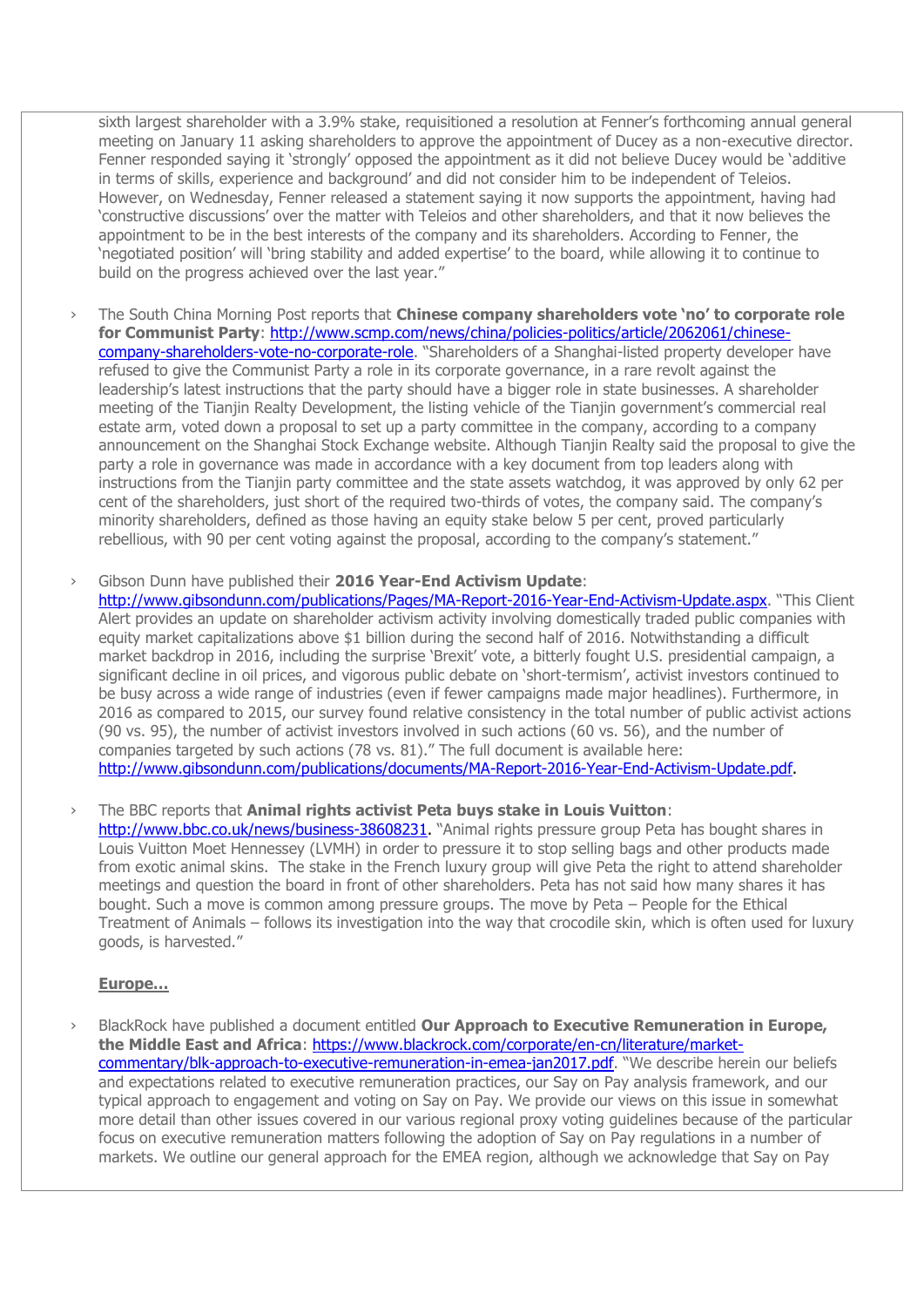and relevant disclosures are not equally applicable to every jurisdiction. […] When assessing remuneration policies and practices of listed companies BlackRock is looking for a cogent explanation for the policies used and, in respect of executive remuneration in particular, a clear link to the company's stated strategy."

## **…and beyond**

- › The Financial Times reports that **BlackRock, Vanguard and State Street bulk up governance staff**: <https://www.ft.com/content/657b243c-e492-11e6-9645-c9357a75844a>. "BlackRock, Vanguard and State Street have expanded their corporate governance teams significantly in response to growing pressure from policymakers and clients to demonstrate they are policing the companies they invest in. The move by the world's three largest asset managers, which together control nearly \$11tn of assets, will help address fears that investors are not doing enough to monitor controversial issues around executive pay and board diversity at the companies they invest in. New York-based BlackRock now has the largest corporate governance team of any global asset manager, after hiring 11 analysts for its stewardship division over the past three years, bringing total headcount to 31."
- › Deloitte have published their **Directors' Alert 2017**:

<https://www2.deloitte.com/global/en/pages/risk/articles/directors-alert-courage-under-fire.html>. "In our 2017 edition of Directors' Alert, several of Deloitte's business leaders as well as independent non-executive directors of global organizations share their unique insights on how boards can prepare for and leverage disruption – while highlighting select areas where boards should be focusing their time in 2017. These topics include: 1) Strategy: Injecting courage into strategy; 2) Culture: The key to driving strategy and everything else; 3) Technology: Realigning the organization in a digital world; 4) Innovation: Has your organization found its disruptive advantage?; 5) Compensation: All the stakeholders are watching; 6) Board effectiveness: Collective intelligence and diversity of thought; 7) Transparency: Will more disclosure mean greater clarity?; and, 8) Disruption—opportunities, risks, and courage" The full document is available here: [https://www2.deloitte.com/content/dam/Deloitte/global/Documents/Risk/dttl-directors-alert-2017.pdf.](https://www2.deloitte.com/content/dam/Deloitte/global/Documents/Risk/dttl-directors-alert-2017.pdf)

› The Lex Column published an edition focused on the **theme of pay and governance**:

<https://www.ft.com/content/334f4402-cddb-11e6-864f-20dcb35cede2>. "Whether chief executives are paid too much relative to, say, footballers or actors is one thing. What is beyond doubt is that boardroom remuneration has nothing to do with performance. That may be because remuneration committees are [measuring the wrong things.](https://www.ft.com/content/327afaea-c155-11e6-9bca-2b93a6856354) Or it may be because the whole concept of performance-related pay – expressed in the UK via [long-term incentive plans](https://www.ft.com/content/e344df7c-c90b-11e6-8f29-9445cac8966f) – is flawed. One oft-touted solution is to put workers on boards. The experience of Germany shows that this has only *limited moderating influence*. High levels of share ownership among directors, as is commonplace in Silicon Valley, brings [problems of its own.](https://www.ft.com/content/7d0ad3ec-cd52-11e6-864f-20dcb35cede2) Perhaps a better long-term solution is to make it easier for shareholders to push their own candidates into the boardroom. Generally, this is time-consuming and expensive, but regulatory changes in the  $US -$  the spiritual home of C-suite largesse – may yet make it easier."

## **UK**

› The Financial Reporting Council (FRC) has published its annual report, **Developments in Corporate Governance and Stewardship 2016**: [https://www.frc.org.uk/News-and-Events/FRC-](https://www.frc.org.uk/News-and-Events/FRC-Press/Press/2017/January/Rebuilding-trust-in-business-requires-better-gover.aspx)[Press/Press/2017/January/Rebuilding-trust-in-business-requires-better-gover.aspx](https://www.frc.org.uk/News-and-Events/FRC-Press/Press/2017/January/Rebuilding-trust-in-business-requires-better-gover.aspx). "Compliance with the principles of the UK Corporate Governance Code remains high; however, when boards choose not to follow provisions too many explanations are of poor quality. This suggests that some boards still need to do more than pay lip service to the needs of their shareholders and other stakeholders. The FRC believes more focussed reporting by boards on how they discharge their responsibilities is necessary and has asked for more oversight powers from Government to help achieve this. The FRC's report includes analysis of the 2016 AGM season which showed generally reduced support for remuneration resolutions and concern about a lack of transparency in the link between executive pay and performance. The FRC welcomes the Government's focus on this important issue and the need for companies to respect their shareholders' views. Boards need to address succession planning and diversity, and be better informed about the link to strategy and business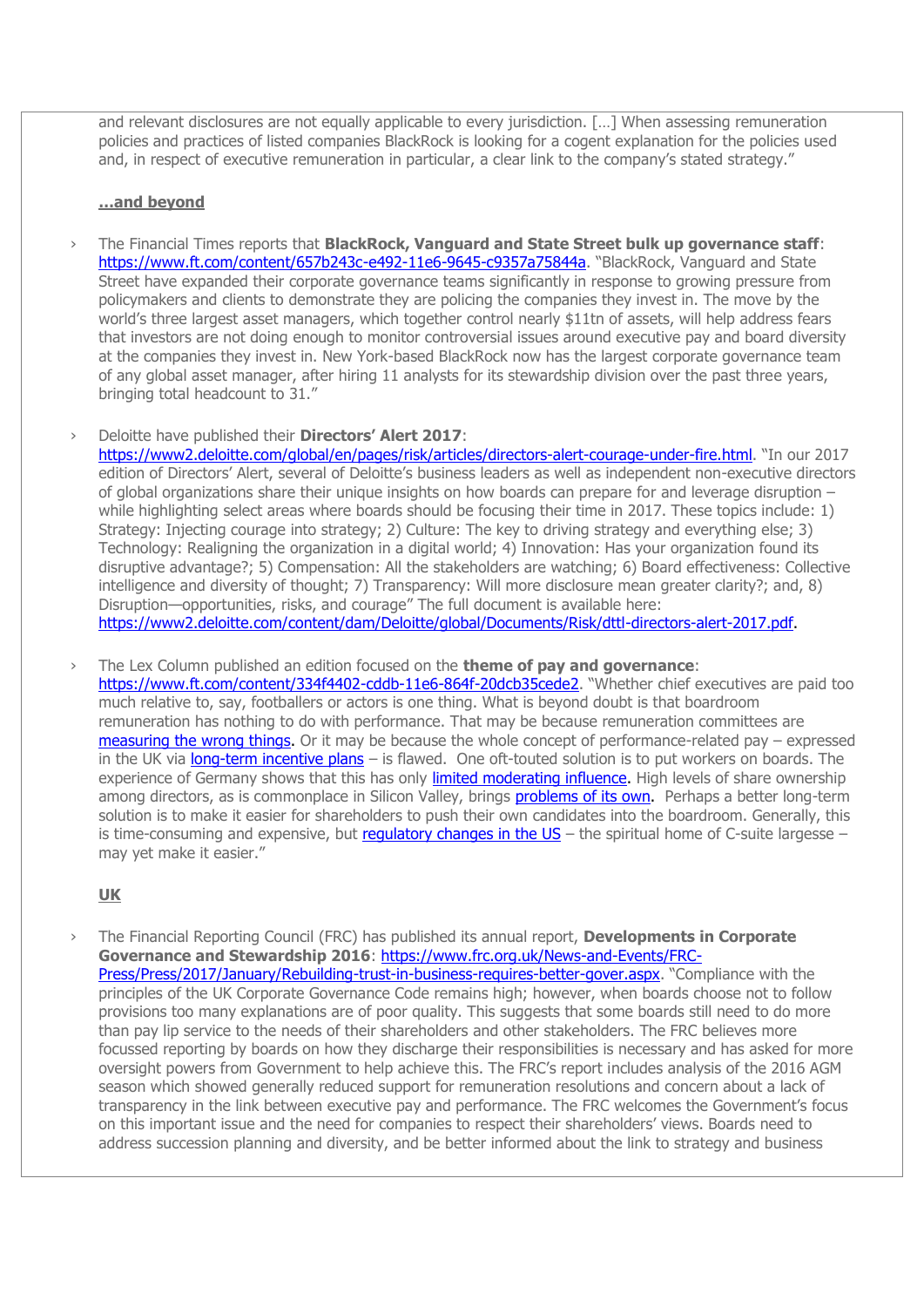value. The FRC has welcomed the Hampton Alexander and Parker reviews and looks forward to working with them in the coming year. In 2016, the FRC also assessed signatories to its UK Stewardship Code and encouraged them to review the quality of their statements against the principles of the Code. The exercise led to an increase in the number of asset managers and owners in the top tier, from fewer than 20 on first assessment to more than 80 today." The full document is available here: [https://www.frc.org.uk/Our-](https://www.frc.org.uk/Our-Work/Publications/Corporate-Governance/Developments-in-Corporate-Governance-and-Stewa-(2).pdf)[Work/Publications/Corporate-Governance/Developments-in-Corporate-Governance-and-Stewa-\(2\).pdf.](https://www.frc.org.uk/Our-Work/Publications/Corporate-Governance/Developments-in-Corporate-Governance-and-Stewa-(2).pdf)

- › The Financial Times comments that **BlackRock courts controversy on executive pay**: [https://www.ft.com/content/3b1e761e-dd88-11e6-9d7c-be108f1c1dce.](https://www.ft.com/content/3b1e761e-dd88-11e6-9d7c-be108f1c1dce) "The disparaging online comments did not take long to appear at the bottom of last Sunday's story that BlackRock, the world's largest asset manager, had picked a fight with those companies paying oversized wages. In a letter to the bosses of more than 300 UK companies, BlackRock, which has a stake in every business listed on the FTSE 100, said it would only approve salary rises for top executives if companies increased workers' wages by a similar amount. The problem for the US fund house is the \$25.8m it paid its chief executive, Larry Fink, for 2015. Mr Fink earns more than almost every chief executive he (BlackRock) wrote to. 'Pot kettle black,' wrote one commentator. 'People in glass houses…' said another. A third called it a lesson in hypocrisy." The full letter is available here: [http://uk.businessinsider.com/blackr-ock-pay-rises-for-top-execs-should-be-in-line-with-the-rest-of-the](http://uk.businessinsider.com/blackr-ock-pay-rises-for-top-execs-should-be-in-line-with-the-rest-of-the-workforce-2017-1)[workforce-2017-1.](http://uk.businessinsider.com/blackr-ock-pay-rises-for-top-execs-should-be-in-line-with-the-rest-of-the-workforce-2017-1)
- › The Pensions and Lifetime Savings Association (PLSA) has published its **Corporate Governance Policy and**  Voting Guidelines 2017: [http://www.plsa.co.uk/PressCentre/Press\\_releases/0548-PLSA-calls-for-more](http://www.plsa.co.uk/PressCentre/Press_releases/0548-PLSA-calls-for-more-accountability-over-executive-pay.aspx)[accountability-over-executive-pay.aspx.](http://www.plsa.co.uk/PressCentre/Press_releases/0548-PLSA-calls-for-more-accountability-over-executive-pay.aspx) "The guidelines aim to: promote the long-term success of the companies in which the PLSA's members invest; and ensure that the board and management of these companies are held accountable to shareholders, such as pension funds. The new guidelines recommend that if shareholders vote against a company's remuneration policy, they should also oppose the re-election of the remuneration committee chair as a company director." The full document is available here: [http://www.plsa.co.uk/PolicyandResearch/DocumentLibrary/0611-PLSA-Corporate-Governance-Policy-and-](http://www.plsa.co.uk/PolicyandResearch/DocumentLibrary/0611-PLSA-Corporate-Governance-Policy-and-Voting-Guidelines.aspx)[Voting-Guidelines.aspx.](http://www.plsa.co.uk/PolicyandResearch/DocumentLibrary/0611-PLSA-Corporate-Governance-Policy-and-Voting-Guidelines.aspx)

› The Investor Forum has published its first **Review of Activities**: [https://media.wix.com/ugd/1cf1e4\\_fea7083800cd45c08db07fd32dc817d2.pdf.](https://media.wix.com/ugd/1cf1e4_fea7083800cd45c08db07fd32dc817d2.pdf) "Members have proposed 16 different company situations for collective engagement across 2015 and 2016 and eight of those situations proceeded to full engagement with companies. Seven are disclosed in its review and they are (in order of initiation): Standard Chartered plc , Tate & Lyle plc, Sports Direct International plc, Rolls-Royce plc, Royal Dutch Shell plc, Cobham plc, and Mitie Group plc. The eighth engagement is currently active and remains confidential." The full document is available here: [https://media.wix.com/ugd/1cf1e4\\_661b01aaeab94b47b72d10b14e8de45d.pdf.](https://media.wix.com/ugd/1cf1e4_661b01aaeab94b47b72d10b14e8de45d.pdf)

- › The Financial Times reports that **Sports Direct's Mike Ashley hails fund's support over chairman**: [https://www.ft.com/content/285eb2f2-d683-11e6-944b-e7eb37a6aa8e.](https://www.ft.com/content/285eb2f2-d683-11e6-944b-e7eb37a6aa8e) "The billionaire founder of Sports Direct has hailed the support of an outspoken London hedge fund manager in a corporate governance row with many of the chain's minority shareholders. Crispin Odey, who last week increased his stake in Sports Direct to more than 5 per cent, voted in favour of reappointing Keith Hellawell, the retailer's chairman and former West Yorkshire chief constable. Mike Ashley, who has a 55 per cent controlling stake, forced through the reappointment last week after it was opposed by 54 per cent of the Sports Direct independent shareholders who voted on the resolution."
- The Daily Telegraph reports that *Imperial backs down from shareholder battle over £8.5m executive* **payout**: [http://www.telegraph.co.uk/business/2017/01/26/imperial-backs-shareholder-battle-85m-executive](http://www.telegraph.co.uk/business/2017/01/26/imperial-backs-shareholder-battle-85m-executive-payout/)[payout/.](http://www.telegraph.co.uk/business/2017/01/26/imperial-backs-shareholder-battle-85m-executive-payout/) "Tobacco giant Imperial Brands has backed down in the face of a rising shareholder rebellion over plans to hand its top bosses a potential multimillion pound pay hike. The maker of Gauloises and Winston cigarettes had planned a 100pc increase in the maximum bonus payable to chief executive Alison Cooper, from three and a half times her base salary to a pot four and a half times its size. The windfall would have seen the pay packet of the FTSE 100 boss rise from £5.5m last year to a possible £8.5m if she hit all performance targets. But mounting outrage over the plans has forced the company to scrap plans to put the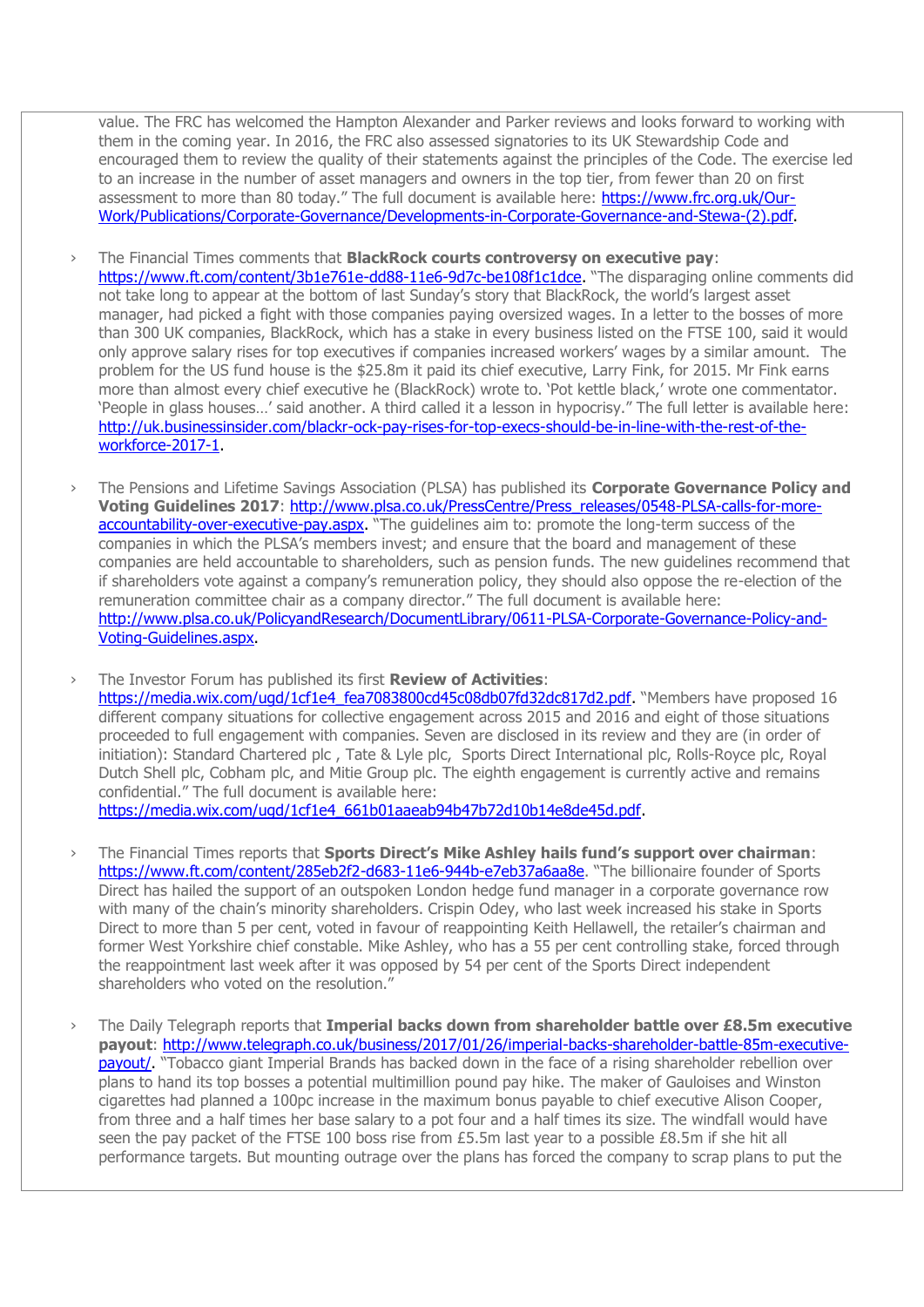changes to a shareholder vote next week."

## **France**

Les Echos reports that the Atos AGM approves Thierry Breton's remuneration policy with 81.73% **support** ("L'assemblée générale d'Atos du 30 décembre a approuvé à 81,73 % la politique de rémunération de Thierry Breton"): [http://www.lesechos.fr/finance-marches/marches-financiers/0211666742941-atos](http://www.lesechos.fr/finance-marches/marches-financiers/0211666742941-atos-devance-lappel-et-obtient-81-de-votes-favorables-2055742.php#Q2FCukEdt9PXavK6.99)[devance-lappel-et-obtient-81-de-votes-favorables-2055742.php#Q2FCukEdt9PXavK6.99](http://www.lesechos.fr/finance-marches/marches-financiers/0211666742941-atos-devance-lappel-et-obtient-81-de-votes-favorables-2055742.php#Q2FCukEdt9PXavK6.99) (French only). "Before the Sapin II law was applicable, Atos had its shareholders vote, on 30 December 2016, on a resolution on the remuneration policy of its CEO. At the origin of this initiative was the desire to innovate, but not only. The IT company, which submitted its three-year strategic plan to a shareholder vote (a practice that is not widely applied in France), also wanted to include the renewal of Thierry Breton's mandate and consequently the corresponding remuneration structure."

› Glass Lewis discusses **Necessary rebellion? Shareholder activism at Solocal**: [http://www.glasslewis.com/necessary-rebellion-shareholder-activism-solocal/.](http://www.glasslewis.com/necessary-rebellion-shareholder-activism-solocal/) "The recent experiences of Solocal provide us with a good opportunity to consider the effects of shareholder activism at French listed companies. Previously known as Pages Jaunes, or the Yellow Pages, Solocal has suffered significantly as a result of the shift from paper to digital, and from fixed line home phones to mobile ones. By the company's own admission, at least, these problems could have been overcome, were it not for the significant legacy of debt with which it was burdened by a leveraged buy-out of France Telecom's 54% holding by Médiannuaire in 2006."

## **Germany**

- › The Financial Times comments that **Governance remains scandal-hit VW's Achilles heel**: <https://www.ft.com/content/2eb72594-d7e6-11e6-944b-e7eb37a6aa8e>. "Is Volkswagen getting away with it? That seems a bizarre question to ask as the German carmaker prepares to pay \$4.3bn to settle the US criminal investigation into its diesel emissions scandal. The penalties come on top of at least \$17bn in other fines and settlements with dealers and car owners. Criminal charges against senior VW managers are still possible. But this is the third scandal in two decades at the company and one that some thought at the beginning could threaten VW's very existence. So it is worth examining just how much the carmaker has really changed in the 16 months since it was accused of installing 'defeat devices' that allowed its cars to cheat on environmental tests."
- › The Frankfurter Allgemeine Zeitung reports that **Linde excludes its shareholders in merger with Praxair** ("Linde bootet bei Fusion mit Praxair seine Aktionäre aus"): [http://www.faz.net/aktuell/wirtschaft/unternehmen/linde-bootet-bei-fusion-mit-praxair-seine-aktionaere-aus-](http://www.faz.net/aktuell/wirtschaft/unternehmen/linde-bootet-bei-fusion-mit-praxair-seine-aktionaere-aus-14699535.html)[14699535.html](http://www.faz.net/aktuell/wirtschaft/unternehmen/linde-bootet-bei-fusion-mit-praxair-seine-aktionaere-aus-14699535.html) (German only). "The shareholders of industrial gas group Linde will be denied a vote on the merger with its American competitor Praxair. As reported by the FAZ in its Friday edition, the approach of the Supervisory Board and Management Board regarding this €60 billion transaction has raised sharp criticisms among shareholder representatives. Although the transaction will be discussed at the Annual General Meeting on May 10, the shareholders will not be allowed to vote due to the chosen structure of the merger. Only the Supervisory Board, chaired by Wolfgang Reitzle, is needed to give the green light."
- › Bloomberg reports that **Deutsche Bank Scraps Senior Bankers' Bonuses for 2016**: [https://www.bloomberg.com/news/articles/2017-01-18/deutsche-bank-is-said-to-scrap-senior-bankers](https://www.bloomberg.com/news/articles/2017-01-18/deutsche-bank-is-said-to-scrap-senior-bankers-bonuses-for-2016-iy2sjlvl)[bonuses-for-2016-iy2sjlvl](https://www.bloomberg.com/news/articles/2017-01-18/deutsche-bank-is-said-to-scrap-senior-bankers-bonuses-for-2016-iy2sjlvl). "Deutsche Bank AG scrapped the bonuses of its top executives for a second straight year and slashed variable compensation for other senior employees, as Germany's largest lender tries to shore up capital that's been eroded by low interest rates and legal expenses. The measures, announced in a memo to employees Wednesday that was signed by the members of the management board, will affect about a quarter of employees, including vice presidents, directors and managing directors. A 'limited number' of employees in crucial positions will receive a special long-term incentive, partly in stock, that will be deferred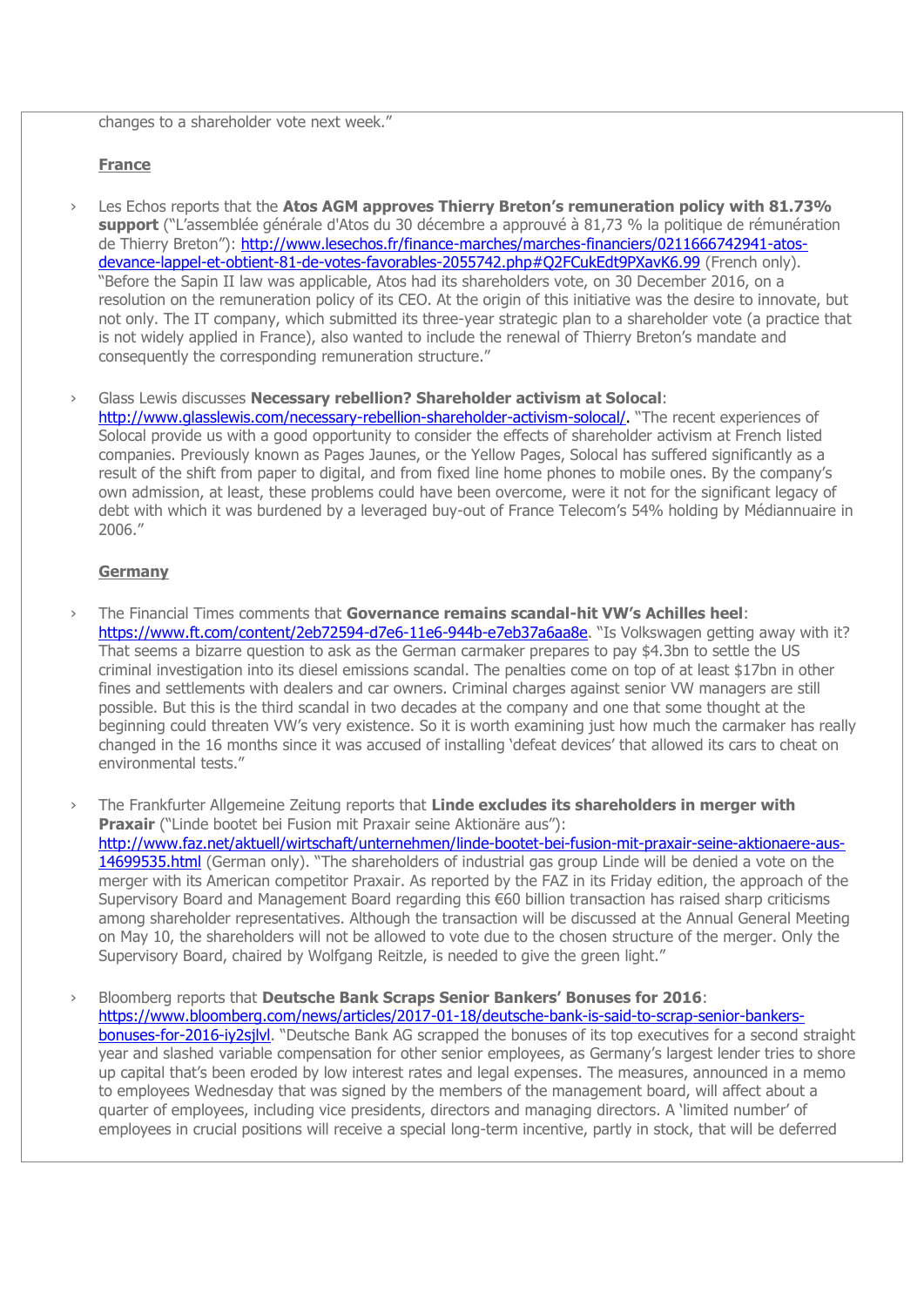for as long as six years, according to the memo."

### **Netherlands**

› The Monitoring Committee Corporate Governance Code published their **Monitoring Report on the 2015 Financial Year:<http://www.commissiecorporategovernance.nl/?page=3893>.** "In keeping with previous financial years, overall compliance with the Code by listed companies is high, at 97%. Although compliance levels are high, the Committee has identified that there is still room for improvement. This is apparent from the Monitoring Report for the 2015 Financial Year, which has been published today. The report includes the results of the survey conducted by SEO Economic Research into compliance with the Code in the 2015 financial year. This year the research focused, among other things, on three current topics: the composition of the supervisory board, remuneration and shareholders." The full document is available here: [http://www.commissiecorporategovernance.nl/download/?id=5476.](http://www.commissiecorporategovernance.nl/download/?id=5476)

#### **Switzerland**

- › Swipra have published their **Preview AGM Season 2017**: [http://swipra.ch/2017/01/10/preview-agm](http://swipra.ch/2017/01/10/preview-agm-season-2017-and-beyond/?lang=en)[season-2017-and-beyond/?lang=en](http://swipra.ch/2017/01/10/preview-agm-season-2017-and-beyond/?lang=en). "In view of the upcoming 2017 annual general meetings (AGM) season, SWIPRA considers the following items of particular relevance: 1) the truly independent acting of the board of directors and its committees as well as ensuring the necessary information available to the decision-makers; 2) the relations between the corporate strategy, performance incentives, target achievements and effective compensation; 3) a comprehensible description of the importance of corporate social responsibility and the respective responsibilities within the company; 4) an effective value reporting that transparently communicates these processes; and, 5) a transparent payout policy embedded in the company's cash management." The full document is available here: [http://swipra.ch/wp](http://swipra.ch/wp-content/uploads/2017/01/Newsletter_01_2017_en_final_clean-1.pdf)[content/uploads/2017/01/Newsletter\\_01\\_2017\\_en\\_final\\_clean-1.pdf.](http://swipra.ch/wp-content/uploads/2017/01/Newsletter_01_2017_en_final_clean-1.pdf)
- › Ethos has launched **the first Swiss stock exchange index dedicated to corporate governance**: [https://www.ethosfund.ch/en/news/ethos-launches-the-first-swiss-stock-exchange-index-dedicated-to](https://www.ethosfund.ch/en/news/ethos-launches-the-first-swiss-stock-exchange-index-dedicated-to-corporate-governance)[corporate-governance](https://www.ethosfund.ch/en/news/ethos-launches-the-first-swiss-stock-exchange-index-dedicated-to-corporate-governance). "In the follow-up to its 20th anniversary, the Ethos Foundation launches a new stock exchange index dedicated to corporate governance at Swiss companies. In collaboration with the Swiss Stock Exchange (SIX Swiss Exchange), Ethos publishes the "Ethos Swiss Corporate Governance Index" (ESCGI) which takes into account the main corporate governance best practice criteria in order to define the weight of the different constituents. This is the first index of this type on the Swiss stock market. The index allows investors to reduce the weight of companies that entail a corporate governance risk."

#### **Sweden**

› The Financial Times reports about how **Sweden's new business king takes the long-term view**: [https://www.ft.com/content/85cf6e62-d1d9-11e6-9341-7393bb2e1b51.](https://www.ft.com/content/85cf6e62-d1d9-11e6-9341-7393bb2e1b51) "Sweden has a new business king. Fredrik Lundberg, a quietly spoken and reserved 65-year-old, has in the past few years taken steps to dominate the country's financial and industrial landscape. Following a business jet scandal that unleashed upheaval at Swedish companies, Mr Lundberg has strengthened his control over an empire that involves big shareholdings in everything from the country's largest bank, construction group and steelmaker, to the world's second-largest truckmaker. His influence at the likes of Handelsbanken, Skanska, SSAB and Volvo Group stems from his role as chairman of Industrivarden, one of two big Swedish investment companies that dominate the Stockholm stock exchange. He is also chief executive of Lundbergs, his family investment company that is Industrivarden's biggest shareholder."

## **Denmark**

› The Danish Committee on Corporate Governance has published the **Danish Stewardship Code**: <https://corporategovernance.dk/stewardship-code>. "The 7 stewardship principles aims to promote the companies' long-term value creation and thereby contribute to maximizing long-term return for investors.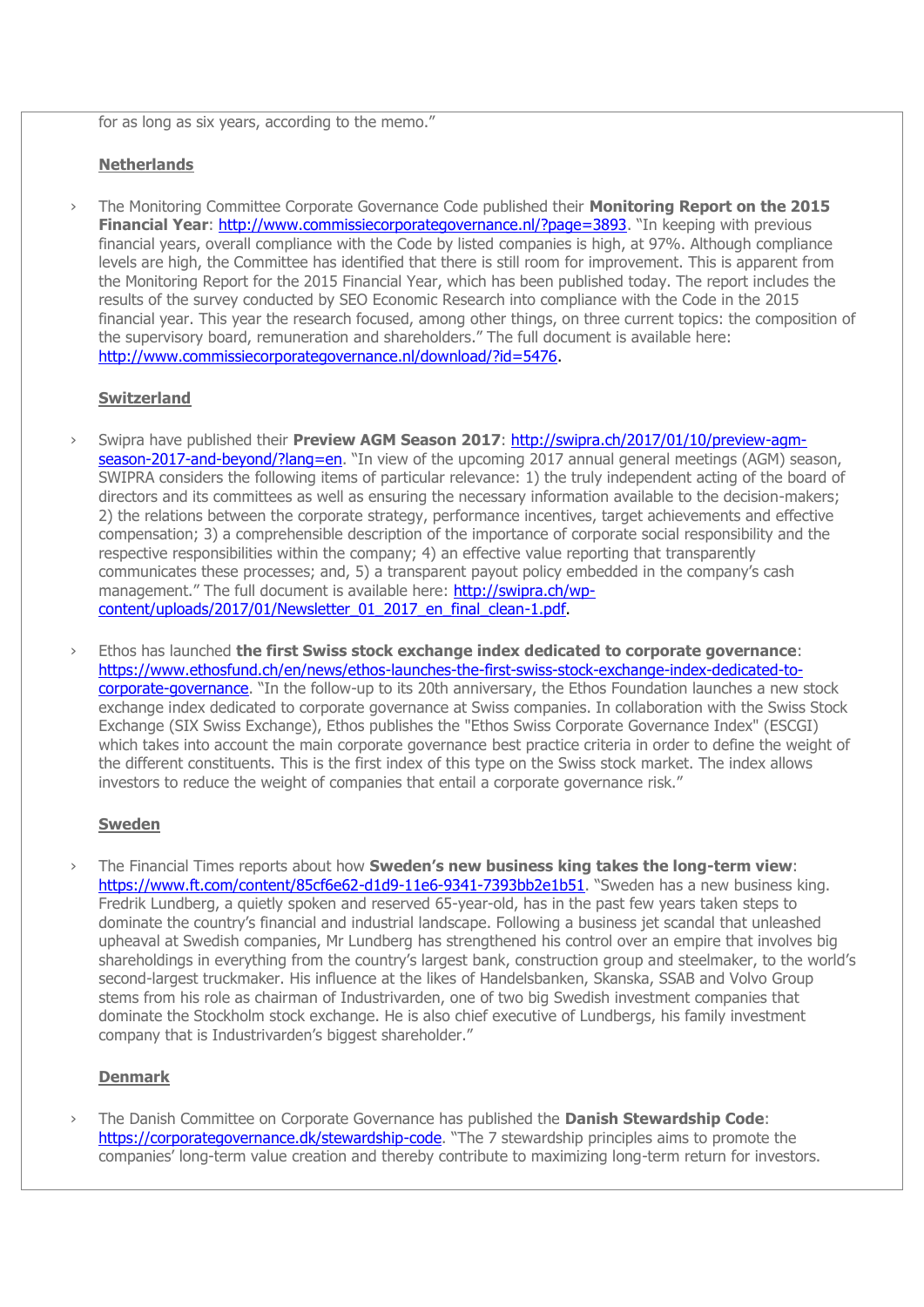Thus, the Recommendations on Corporate Governance and the Stewardship Code are mutually reinforcing in serving a common purpose. The Stewardship Code should result in increased transparency as to how the individual investor chooses to exercise stewardship activities. Accordingly, the Code is not meant to establish a uniform approach for investors' exercise of stewardship activities. Like the Recommendations on Corporate Governance, these stewardship principles are 'soft law' to be applied on a 'comply or explain' basis." The full document is available here:

https://corporategovernance.dk/sites/default/files/erst\_247\_opsaetning\_af\_anbefalinger\_for\_aktivt\_ejerskab [uk\\_2k8.pdf.](https://corporategovernance.dk/sites/default/files/erst_247_opsaetning_af_anbefalinger_for_aktivt_ejerskab_uk_2k8.pdf)

## **Italy**

- › Bloomberg reports that **Intesa Weighs Generali Deal That Would Reshape Italy Finance**: [https://www.bloomberg.com/news/articles/2017-01-24/intesa-examining-possible-industrial-combination-with](https://www.bloomberg.com/news/articles/2017-01-24/intesa-examining-possible-industrial-combination-with-generali-iybyey7w)[generali-iybyey7w](https://www.bloomberg.com/news/articles/2017-01-24/intesa-examining-possible-industrial-combination-with-generali-iybyey7w). "Intesa Sanpaolo SpA said it's considering a merger with Assicurazioni Generali SpA, a deal that would reshape Italy's financial industry by combining its second-biggest bank with the country's largest insurer. […] Representatives for Generali and Allianz declined to comment on Intesa's statement, which follows Italian media reports of an offer in the works that would split the insurer's operations with Germany's Allianz SE." The Financial Times comments that **Intesa-Generali brings back nasty memories of ABN Amro disaster**: [https://www.ft.com/content/b358d90e-e6e7-11e6-893c-082c54a7f539.](https://www.ft.com/content/b358d90e-e6e7-11e6-893c-082c54a7f539)
- › The Financial Times reports that **Investors in Fiat accused of ignoring warning signs**: <https://www.ft.com/content/95d2781e-d9a8-11e6-944b-e7eb37a6aa8e>. "Investors in Fiat, the carmaker under investigation for violating emissions laws, have been accused of ignoring clear signs of corporate governance failings at the Italian-US business. Fiat Chrysler's share price fell 16 per cent on Thursday immediately after the US environmental watchdog warned the company could face a fine of up to \$4.6bn. It is accused of breaking emissions laws in 104,000 diesel vehicles. […] According to MSCI, Fiat was ranked lower than 85 per cent of 7,000 companies globally when it came to corporate governance, a measure used by some asset managers when making investment decisions. […] Mr Sherman says Fiat's corporate governance score has fallen over the past year due to concerns about issues such as high executive pay and 'notable dissent on director election votes'. More than 12 per cent of investors voted against the re-election of John Elkann, a member of the Agnelli family that controls Fiat, as a director last year. Sustainalytics and Oekom Research, two rating agencies that look at the environmental, social and governance credentials of companies across the world, had also flagged concerns with asset managers about Fiat over the past 18 months."

# **United States**

- › The New York Times reports about **A Rare Corner of Finance Where Women Dominate**: [https://www.nytimes.com/2017/01/16/business/dealbook/women-corporate-governance-shareholders.html.](https://www.nytimes.com/2017/01/16/business/dealbook/women-corporate-governance-shareholders.html) "Once a year, a small group of executives who control trillions of dollars in American companies meet for lunch in Manhattan. Among the things they discuss: pushing for greater say in how companies are run. It is an elite gathering, but you will not see a single man in a suit in the room. The event, called the Women in Governance lunch, underscores a rare corner in finance where women dominate. Women hold the top positions in corporate governance at many of the biggest mutual funds and pension funds – deciding which way to vote on the directors of a company board. They make decisions on behalf of teachers, government workers, doctors and most people in the United States who have a 401(k). The corporate governance heads at seven of the 10 largest institutional investors in stocks are now women, according to data compiled by The New York Times. Those investors oversee \$14 trillion in assets."
- › The Wall Street Journal reports that **In Snap IPO, New Investors to Get Zero Votes, While Founders Keep Control**: [https://www.wsj.com/articles/in-snap-ipo-new-investors-to-get-zero-votes-while-founders](https://www.wsj.com/articles/in-snap-ipo-new-investors-to-get-zero-votes-while-founders-keep-control-1484568034)[keep-control-1484568034](https://www.wsj.com/articles/in-snap-ipo-new-investors-to-get-zero-votes-while-founders-keep-control-1484568034). "Like many technology entrepreneurs, the founders of Snap want to retain management control of the messaging-app company, even as they sell shares to the public. In one respect, the men are going further than tech firms typically do: Investors won't get any voting power with shares purchased in Snap's initial public offering, according to people familiar with the matter. That leaves key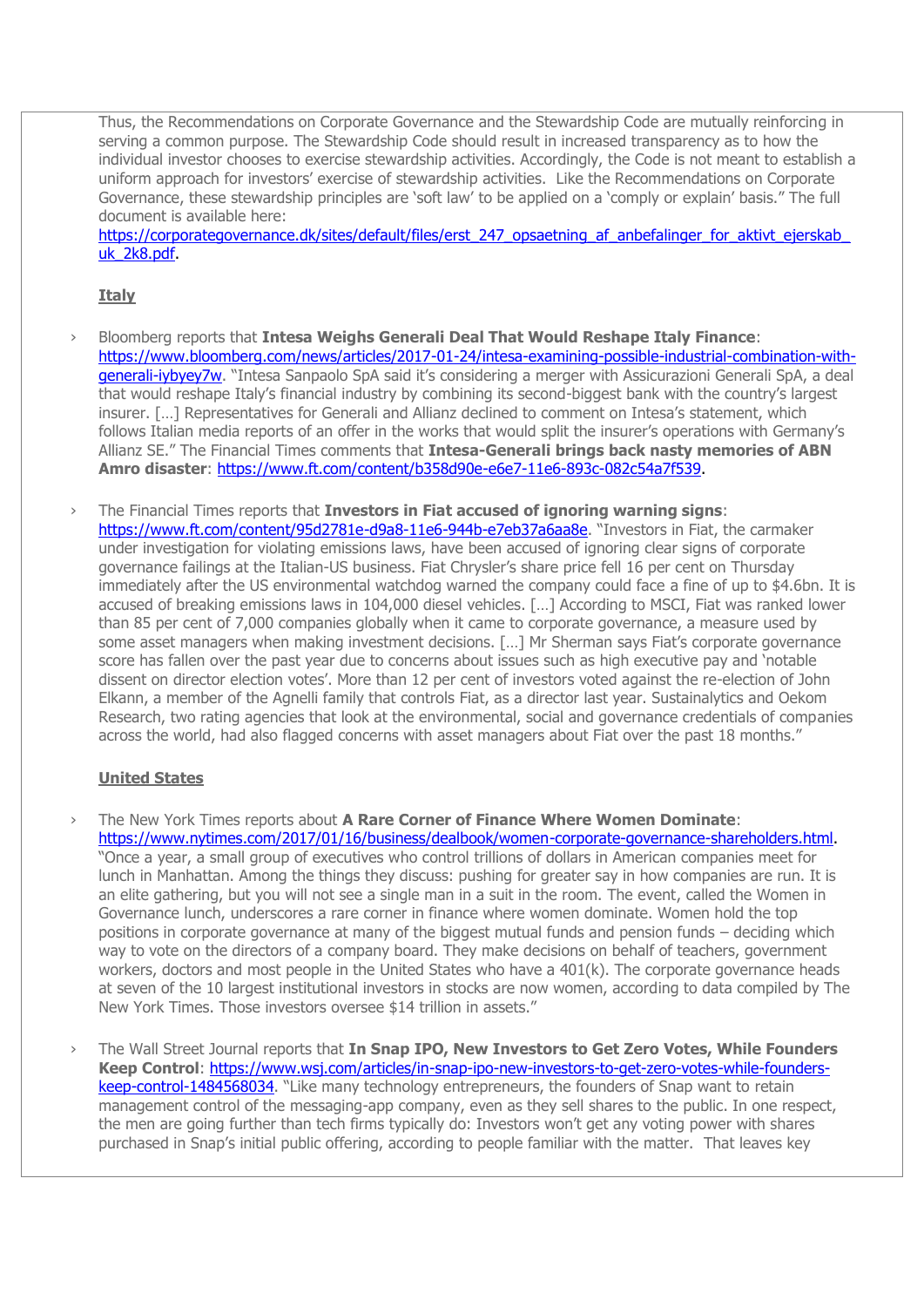decisions, such as the makeup of the board, primarily to Evan Spiegel and Bobby Murphy, co-founders of Snap, the owner of the disappearing-message app Snapchat. The two are expected to hold more than 70 per cent of the voting power despite owning roughly 45 per cent of the stock, the people said. Companies with multiple classes of stock typically give IPO investors fewer votes per share than they give to founders, executives and early private investors. The power of the 'supervoting' shares is typically diluted over time as new shares are issued. But Snap's decision to sell non-voting shares is extreme. Messrs. Spiegel and Murphy's proportional voting control wouldn't materially change when new shares are sold because the common stock doesn't have voting rights."

- › The Financial Times reports that **Tillerson set for \$180m payout if confirmed as secretary of state**: <https://www.ft.com/content/98038198-d23f-11e6-9341-7393bb2e1b51>. "Rex Tillerson, Donald Trump's choice to be the next US secretary of state, will be given a payout worth about \$180m to sever all financial ties to ExxonMobil if his new role is confirmed. Before his selection by Mr Trump, the Exxon chairman and chief executive was in line to receive about 2m shares in the oil giant, worth about \$182m at today's prices, over the next 10 years under the company's executive pay programme. Exxon announced on Tuesday evening that he had agreed that, if he becomes secretary of state, those share awards would be cancelled and about \$179m in cash would be paid into a trust to be released to Mr Tillerson in instalments over the next decade. The pay deal is intended to clear away concerns that Mr Tillerson would have an incentive to favour Exxon's interests while serving as the most senior US diplomat. At the same time, the company's board has sought to preserve its deferred remuneration schedule for chief executives, intended to incentivise them to pursue investors' long-term interests."
- › The Swedish House of Finance has published a paper entitled **Are Shareholder Votes Rigged?**: [https://papers.ssrn.com/sol3/papers.cfm?abstract\\_id=2880523](https://papers.ssrn.com/sol3/papers.cfm?abstract_id=2880523). "In this paper, we show that since 2003 there have been 75% more shareholder proposals rejected by a margin of one percent of shares outstanding than proposals that were approved by a similarly narrow margin. As a result, there is a large and discontinuous drop in the density of voting results on these proposals exactly where the majority threshold of each proposal is located. Using counterfactual distributions, we estimate that 11% of closely-contested proposals that were eventually rejected by voters would have passed if management had not been able to systematically affect the voting results. These results confirm that management holds vast and exclusive powers over the voting process at big US corporations and imply that these powers are used by entrenched managers to block valuable improvements to corporate governance." Also see here: [https://corpgov.law.harvard.edu/2017/01/04/are-shareholder-votes-rigged/.](https://corpgov.law.harvard.edu/2017/01/04/are-shareholder-votes-rigged/)

› The Wall Street Journal reports that the **SEC Backs "Virtual-Only" Annual Meeting Option**: <http://blogs.wsj.com/cfo/2017/01/12/sec-backs-virtual-only-annual-meeting-option/>. "The growing popularity of virtual-only shareholder meetings isn't sitting well with shareholders. In the latest round of the debate, the Securities and Exchange Commission backed the right of companies to decide on the format of annual meetings. The regulator in December told HP Inc. it could drop an investor proposal objecting to virtual-only meetings. The proposal called for a shareholder vote on restoring in-person annual meetings. A virtual meeting can done over the phone, online or by using a combination of both. Shareholders log into a special website using a code or pin number to cast their votes and ask executives and board members questions. In granting HP's no action letter request, the SEC reaffirmed its earlier position, that company boards of directors

can decide whether the annual meetings should be virtual-only or in-person."

› Reuters reports that **Trump's SEC pick Clayton points to capital formation, not enforcement**: [http://uk.reuters.com/article/us-usa-trump-sec-idUKKBN14N1Y9.](http://uk.reuters.com/article/us-usa-trump-sec-idUKKBN14N1Y9) "With his selection of deal-making attorney Walter 'Jay' Clayton to head the U.S. Securities and Exchange Commission, President-elect Donald Trump is signaling that the agency will try to reduce regulations that critics see as burdensome or hindering corporate growth. Trump announced on Wednesday that he intends to nominate Clayton, a partner in the New York office of law firm Sullivan & Cromwell, to lead the agency that polices and regulates Wall Street."

**Japan**